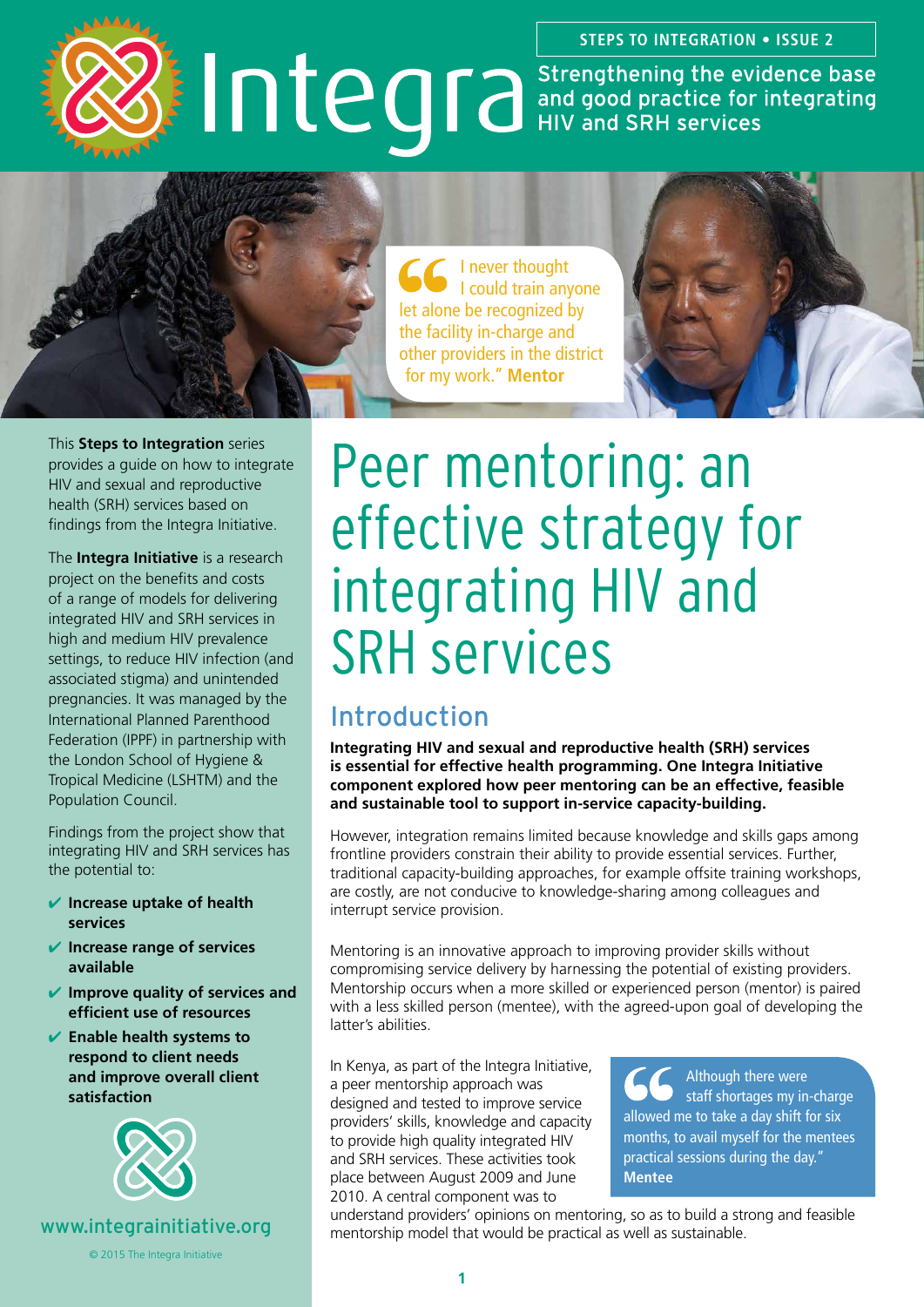# The mentoring process

Jointly with the Kenya Ministry of Health (MOH), the Integra Initiative developed, implemented and assessed a mentorship programme (see Figure 1 below).

**Figure 1: Mentorship programme development and implementation**

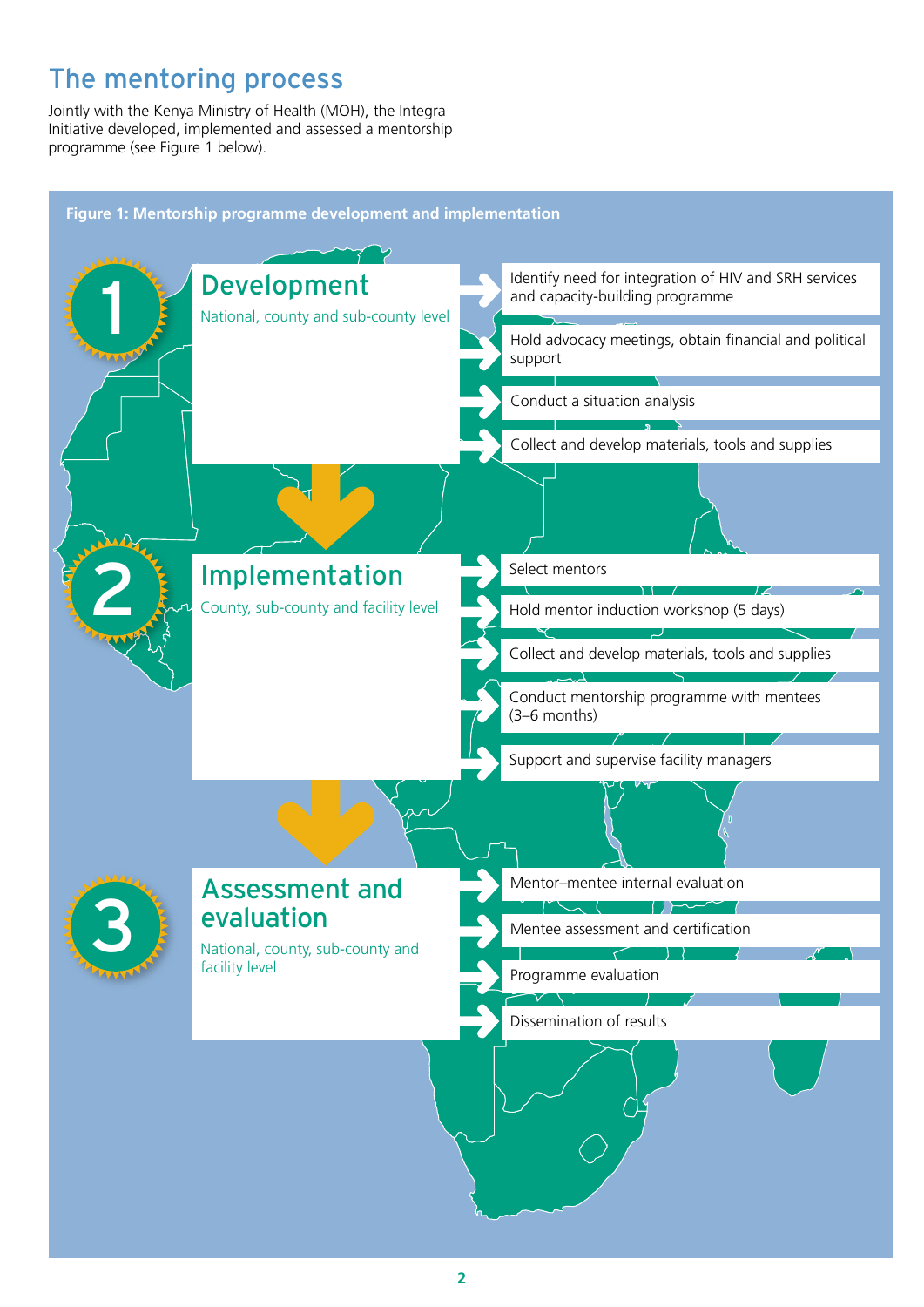# Mentorship tools

#### **RH/HIV Integrated Service Provision in Kenya**

This toolkit was developed by the project team and consists of a trainer's manual, participant's manual, mentee initial assessment pre-test, mentees clinical protocol, mentor logbook, monthly summary sheet, integrated RH/HIV clinical assessment tool and mentorship guidelines.

The *Guide for Mentors* provides an overview of the programme and serves as the primary document for the mentor to use during the Mentor's Induction Workshop and Mentorship Programme. The guide is divided into two sections. Section 1 outlines content for mentoring exercises and lessons in the Mentor's Induction Workshop. Section 2 walks the mentors through classroom and practical lessons included in both the Mentor's Induction Workshop and Mentorship Programme. Tools and references, including relevant national RH/HIV guidelines, are outlined in each training session.

The *Guidelines for Mentees* serve as the primary resource for mentees during the Mentorship Programme. Course content for each lesson and exercise is clearly written out in each training session as well as references to guidelines for relevant RH/HIV clinical skills. Mentees should refer to this document during the Mentorship Programme and may find it useful to reference even after the programme is complete.

The *Integrated RH/HIV Clinical Assessment Tool* is an initial assessment form that is completed by every new mentee before starting the Mentorship Programme and submitted to the mentor. This form acts as a baseline and is compared to subsequent assessments.

#### **Balanced Counseling Strategy Plus (BCS+)**

Another integration tool used in the training is the *Balanced Counseling Strategy Plus (BCS+)*, an interactive, client-friendly approach for improving counseling on family planning and prevention, detection and treatment of sexually transmitted infections including HIV.

|                             | <b>What tool</b>                                                                                                                                  | Who uses it and when                                                                                                                                                                                               | How to use it                                                                                                                                     |
|-----------------------------|---------------------------------------------------------------------------------------------------------------------------------------------------|--------------------------------------------------------------------------------------------------------------------------------------------------------------------------------------------------------------------|---------------------------------------------------------------------------------------------------------------------------------------------------|
| <b>PROVISIO</b>             | Guide for Mentors and<br><b>Guidelines for Mentees</b>                                                                                            | Mentors and Mentees,<br>for continuous reference                                                                                                                                                                   | Reference material                                                                                                                                |
| <b>INTEGRATION SERVICES</b> | Integrated RH/HIV<br><b>Clinical Assessment Tool</b>                                                                                              | Mentors or reproductive<br>health coordinators,<br>during mentee<br>assessments                                                                                                                                    | To evaluate and mark<br>mentee during mentee<br>assessment                                                                                        |
|                             | The Balanced Counseling<br>Strategy Plus: A Toolkit<br>for Family Planning<br>Service Providers<br>Working in High HIV/STI<br>Prevalence Settings | Mentors and mentees,<br>at family planning,<br>postnatal care (PNC),<br>antiretroviral therapy<br>(ART), maternal and<br>child health (MCH), or<br>voluntary counselling<br>and testing (VCT) service<br>provision | Trainer's and user's<br>guides and algorithms<br>offer step-by-step<br>guidance on providing<br>integrated family<br>planning and HIV<br>services |
|                             |                                                                                                                                                   |                                                                                                                                                                                                                    |                                                                                                                                                   |